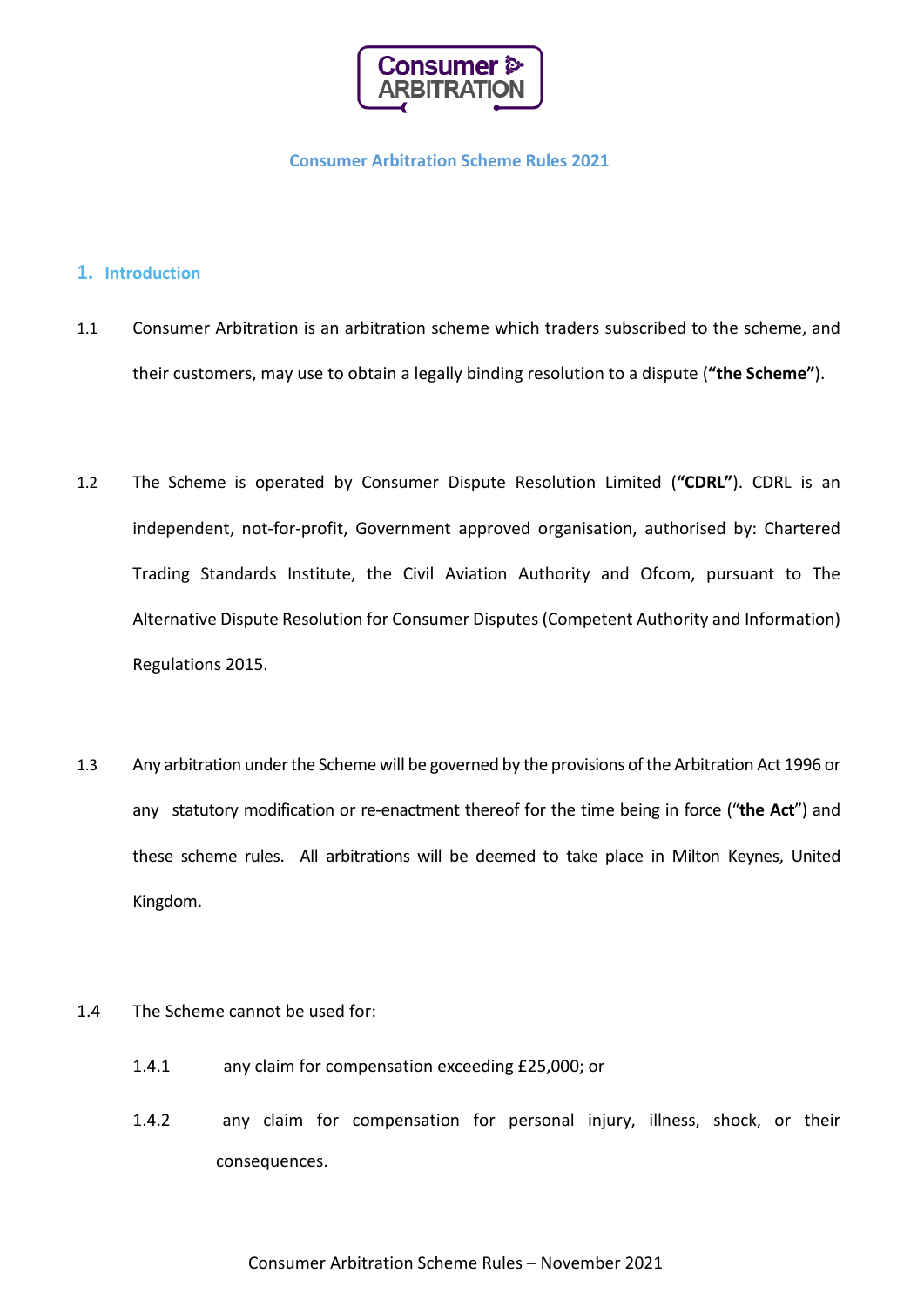- 1.5 The Scheme cannot be used where:
	- 1.5.1 the same customer has brought a claim against the same trader regarding the same subject matter before a court or tribunal or equivalent body, which has jurisdiction over the claim and the parties and which has jurisdiction to issue, or has already issued, a legally binding and final determination regarding the claim.
	- 1.5.2 the same dispute is actively being investigated by another dispute resolution body.
	- 1.6 The Scheme is designed for use without the need for any legal representation. However,

any party may choose to be legally represented but must do so at their own cost.

# **2. Applying for arbitration**

- 2.1 A customer may only apply for arbitration once they have reached deadlock with the trader, or waited eight weeks from their initial date of complaint, and must have followed the trader's complaints process.
- 2.2 Before submitting to Arbitration, please be advised that the proposed solution reached by the Arbitrator may be different from the outcome that would be determined by a Court applying legal rules.
	- 2.3 The application for arbitration must be received by CDRL within 12 months of the date on which the trader gave notice that it is unable to resolve the complaint. The trader will issue to the customer contact details for CDRL in order to submit a claim form ("Claim Form"), which can be completed online, or via post. If the customer wishes to proceed to arbitration, the completed Claim Form, along with accompanying evidence, must be returned to CDRL either online, or via post.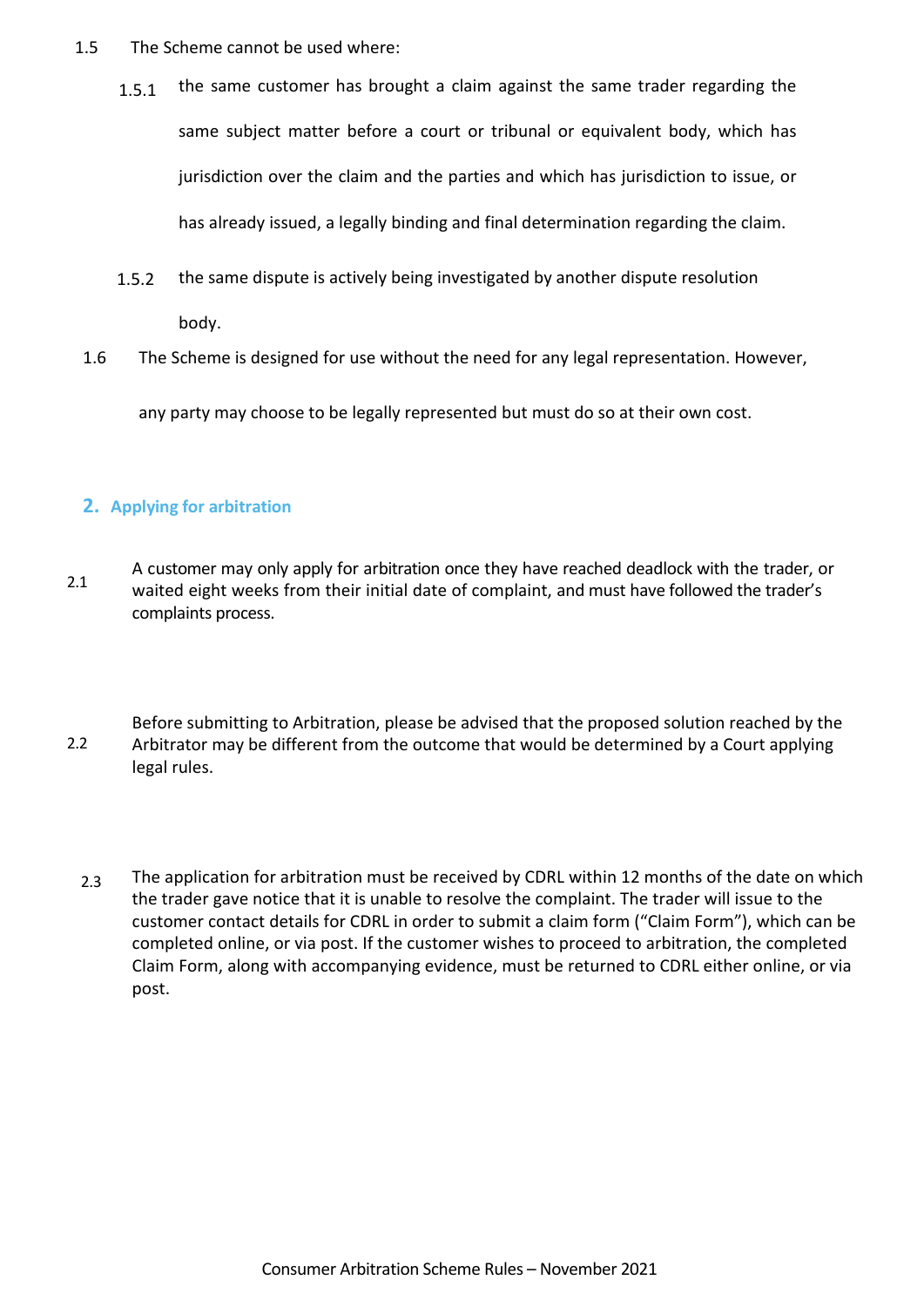2.4 Following submission of a Claim Form, the trader becomes known as the 'Respondent' and the customer becomes known as the 'Claimant'.

#### **3. Fees**

- 3.1 Upon submitting the Claim Form, the Claimant must pay a fee of either £10 (for claims valued between £1 - £750) or £25 (for claims above £750) to CDRL (**"Claimant Fee"**). The Claimant Fee can be paid by cheque, bank transfer or online via the Scheme website.
- 3.2 The Respondent is required to pay a separate registration fee to CDRL and will be invoiced at the appropriate time.
- 3.3 In the event that the Claimant is deemed to be the successful party in the Arbitration, the Claimant Fee is reimbursed by the Respondent.
- 3.4 Notwithstanding 3.3 above, where a sum awarded to the Claimant is the same or lower than an offer previously made by the Respondent (irrespective of the amount claimed), the Claimant shall be treated as an unsuccessful party for the purpose of Rule 3.3.
- 3.5 Each party shall bear its own costs of preparing and submitting its case, including the costs of legal representation, if any, and no legal action may be brought to recoverthese costs.

### **4. The Arbitration procedure**

4.1 The Arbitrator shall have the widest discretion permitted by law to resolve the dispute in a final manner in accordance with natural justice. In particular, they have the power to direct the procedure of the Arbitration, including varying time limits and other procedural requirements, and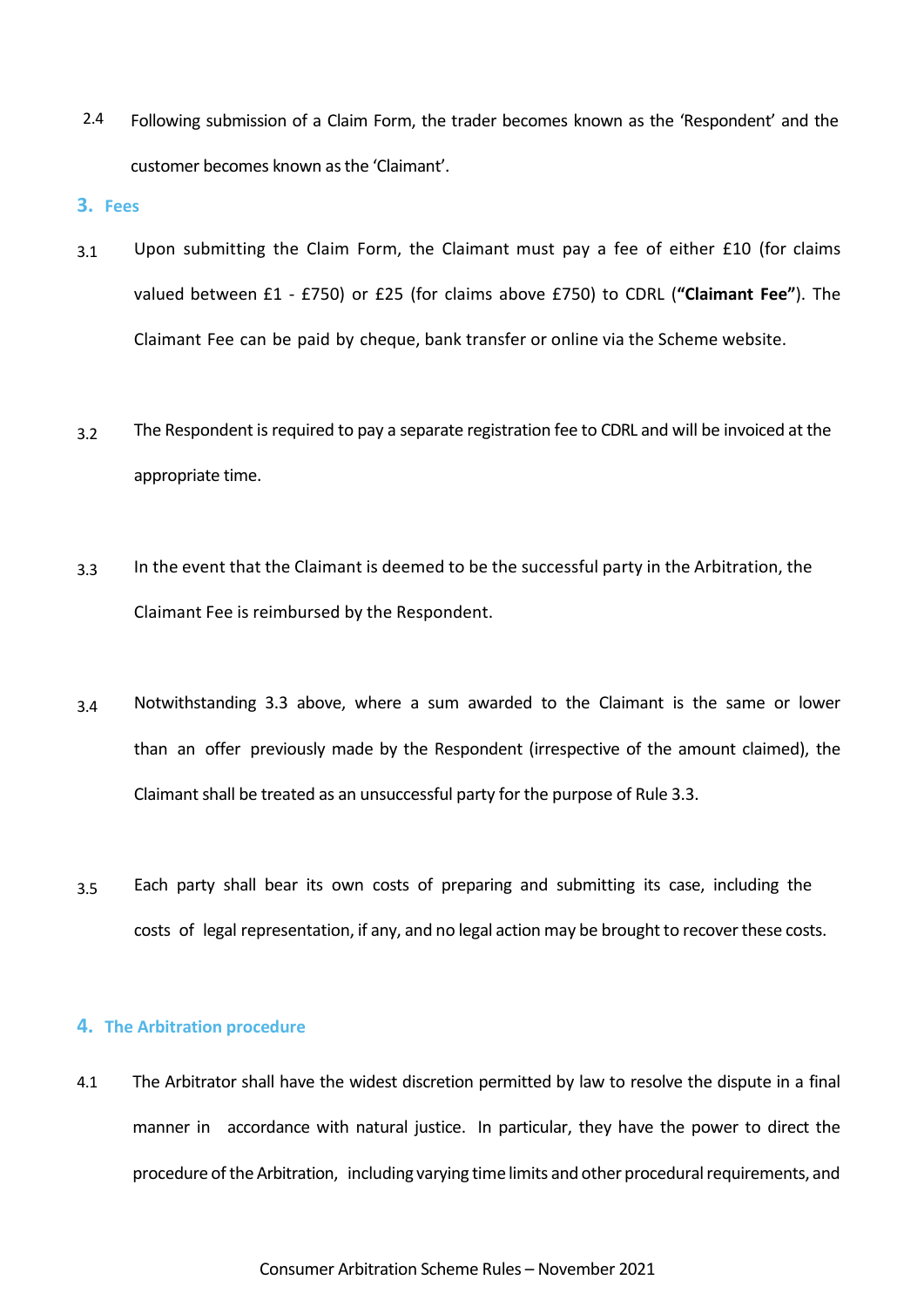- 4.1.1 allow the parties to submit further evidence and/or amend the Claim Documents or the Defence Documents;
- 4.1.2 conduct enquiries and receive and consider additional evidence as they deem appropriate;
- 4.1.3 issue Directions for any procedural or evidential matters which they consider appropriate;
- 4.1.4 award interest on any sum awarded, even if not claimed;
- 4.1.5 continue with the Arbitration if either party fails to comply with these Rules or with the Arbitrator's Directions;
- 4.1.6 end the Arbitration if both parties confirm to CDRL in writing that they have agreed to settle the dispute prior to an award being made, any payment previously made to CDRL will not be refunded.
- 4.1.7 end the Arbitration if they consider the case to be incapable of resolution under the Scheme. If the case is incapable of resolution (under the Scheme) then the fees will be refunded.
- 4.2 Following submission of a Claim Form and supporting evidence (**"Claim Documents"**), the Arbitration will proceed as follows:
	- 4.2.1 CDRL will send a copy of the Claim Documents to the Respondent who then has 21 days within which to either submit a written Defence, prepared in accordance with Rule 5 below, or to notify CDRL in writing that the claim has been settled. If no Defence or notification ofsettlement has been submitted after 14 days, CDRL will issue a reminderto the Respondent. Upon application by the Respondent stating the grounds of the Application, CDRL may grant to the Respondent an extension of up to 14 days for the submission of the said documents.
	- 4.2.2 The Respondent may not make a counterclaim against the Claimant.
	- 4.2.3 Upon receipt of the Respondent's Defence Documents (if any), CDRL will acknowledge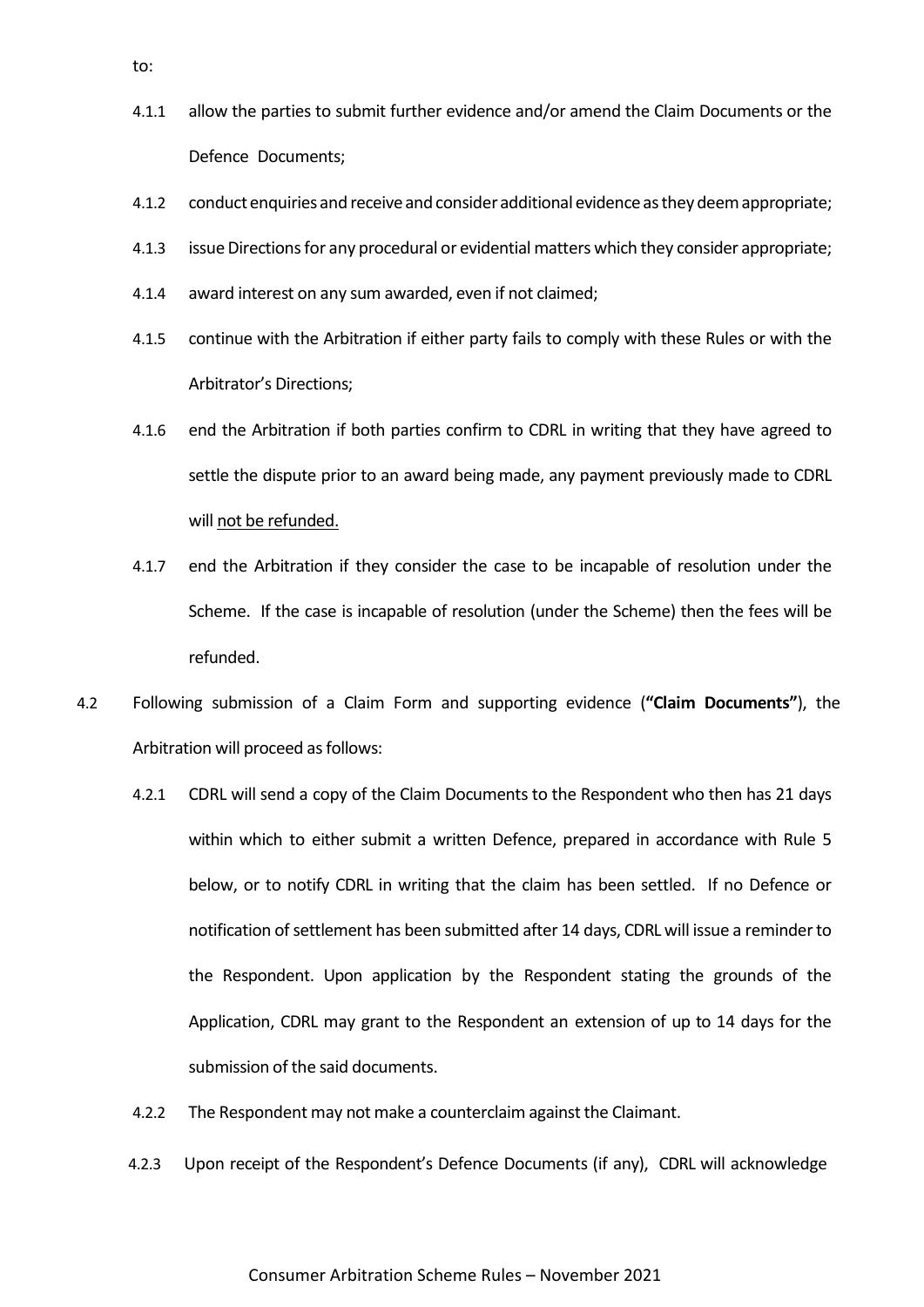receipt and send a copy of the Defence to the Claimant, who, if they so wish, shall submit a Reply to Defence, prepared in accordance with Rule 5 below, within a further seven days. Such Reply to Defence must be restricted to points arising from the Respondent's Defence and shall not include any new claim, assertion or evidence.

4.2.4 CDRL will send a copy of the Reply to Defence to the Respondent, who may within seven days, highlight any new content, evidence or claim contained within it. The Respondent may not introduce any new matters or new evidence or points of Defence or comment by way of Defence on the Reply to Defence.

4.2.5 Before an Arbitrator has been appointed, CDRL may in exceptional circumstances, and at its sole discretion, grant either party an extension of time for submitting the Reply to Defence or the Defence on the Reply to Defence.

4.2.6 Upon receipt of the Respondent's final observations, CDRL will notify the parties that it has a 'Complete Complaint File'. From this stage, no further information or evidence may be submitted by either party, unless the Head of Consumer Arbitration authorises such submission. CDRL will then appoint an Arbitrator. The Arbitrator will consider all documentation and other evidence and may ask for further information from the parties.

4.2.7 Within 28 days of the case file being sent to the Arbitrator, or of the date on which the last

of the information required by the Arbitrator issubmitted to them, whichever is the

later, CDRL will send a copy of the Award to each party.

4.3 Unless otherwise directed by the Arbitrator, all partiesshall comply with the Award within 21 days

after the Award is sent to the parties.

- 4.4 Any party may request copies of their documents but must do so in writing, accompanied by the correct postage materials and funds, within 28 days of the date of the Award being sent. If no such request is made within 28 days, CDRL will destroy them.
- 4.5 The default method of all communications shall be online and, wherever possible, all documents should be transmitted online.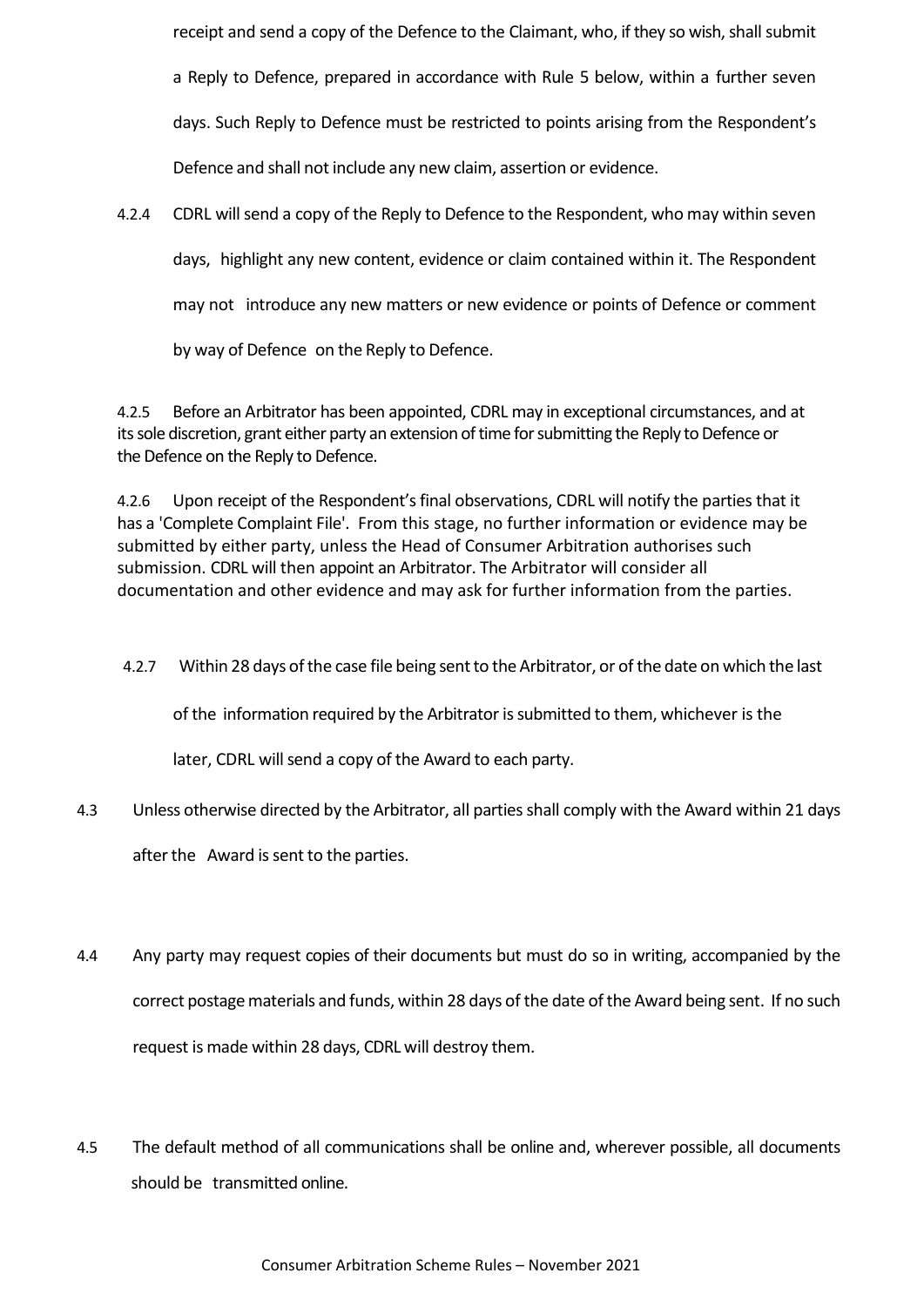# **5. What to include in the Claim Form/Claim Document, Defence, Reply and Comments**

- 5.1 The Claim Form and Claim Documents shall include:
	- 5.1.1 The nature and basis of the claim;
	- 5.1.2 The amount of compensation claimed, or other remedy sought; and
	- 5.1.3 All supporting documents relied upon as evidence.

5.2 If the Claimant is unable to submit a copy of any original contract or order, the Respondent shall submit a copy of that document with the Defence, if it existed.

- 5.3 The Defence shall include:
	- 5.3.1 What matters in the opposing documents are accepted, or agreed;
	- 5.3.2 What matters are disputed, with reasons why;
	- 5.3.3 Details of any outstanding amounts which remain unpaid by the Claimant, and any associated counterclaim for such amounts;
	- 5.3.4 Any supporting documents relied upon as evidence in support of their response.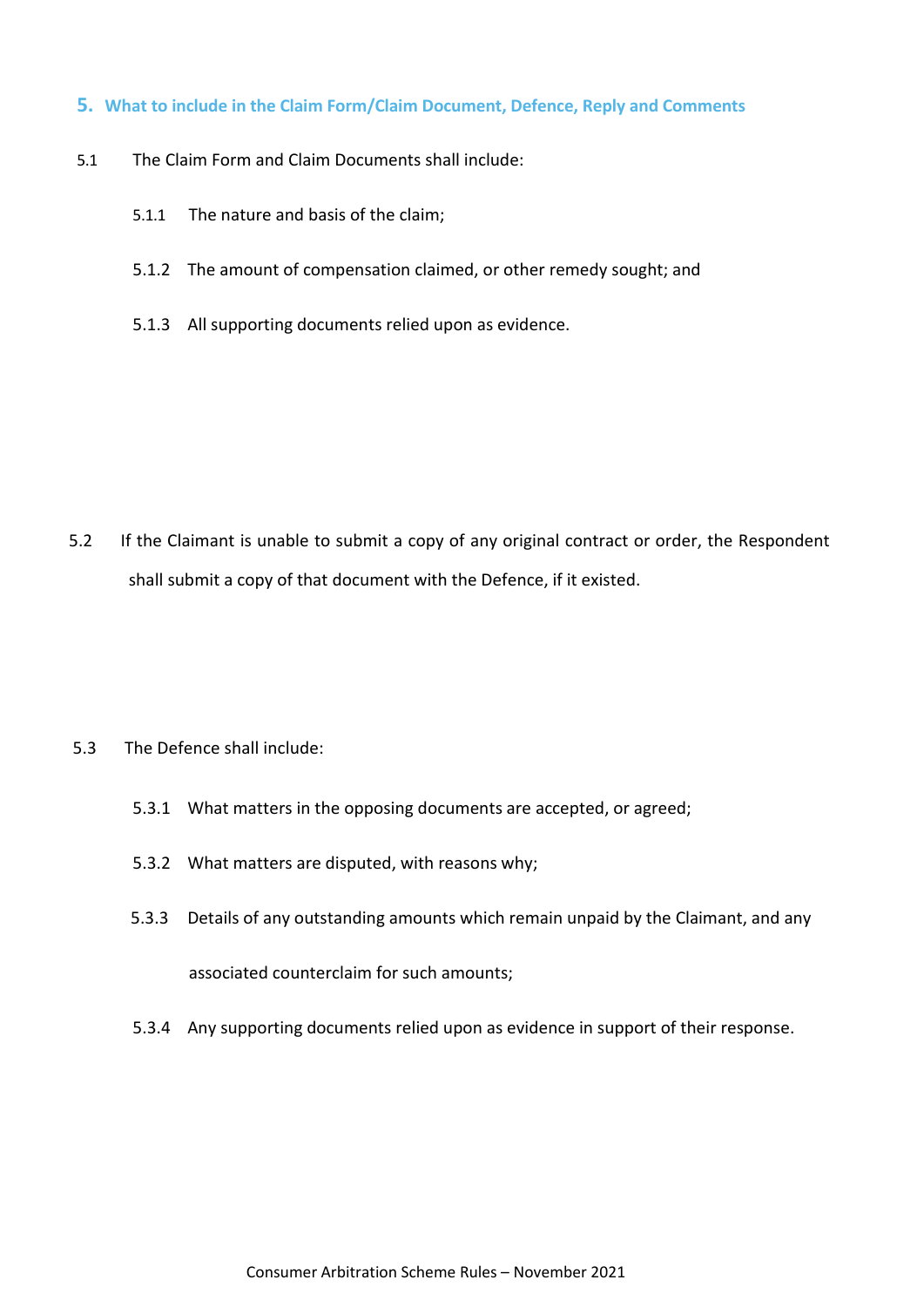- 5.4 The Reply to the Defence, by the Claimant, shall include:
	- 5.4.1 What matters in the opposing documents are accepted, or agreed;
	- 5.4.2 What matters are disputed, with reasons why.
- 5.5 If either party fails to deliver anything required by these Rules within the specified time frames, CDRL will take the following action:
	- 5.5.1 Where the failure concerns information requested by the Arbitrator, the

### arbitration

shall proceed as the Arbitrator considers appropriate;

## 5.5.2 Whitered of the the is distributed behavior of the documents of the defence of the heads. And the include the

# **6. Confidentiality**

- 6.1 Both the Claimant and the Respondent undertake not, at any time, to disclose to any person any details of the Arbitration, unless it is to uphold the Award.
- 6.2 CDRL may analyse Arbitration Awards in order to monitor the effectiveness of the Scheme and produce and/or publish findings.
- 6.3 Personal information will only be published for the purpose of upholding the Award or at the direction of a Court Order or any Governmental or regulatory authority.

# **7. Other rules**

7.1 The law of England and Wales will apply to the Arbitration and to the claim. The Arbitrator shall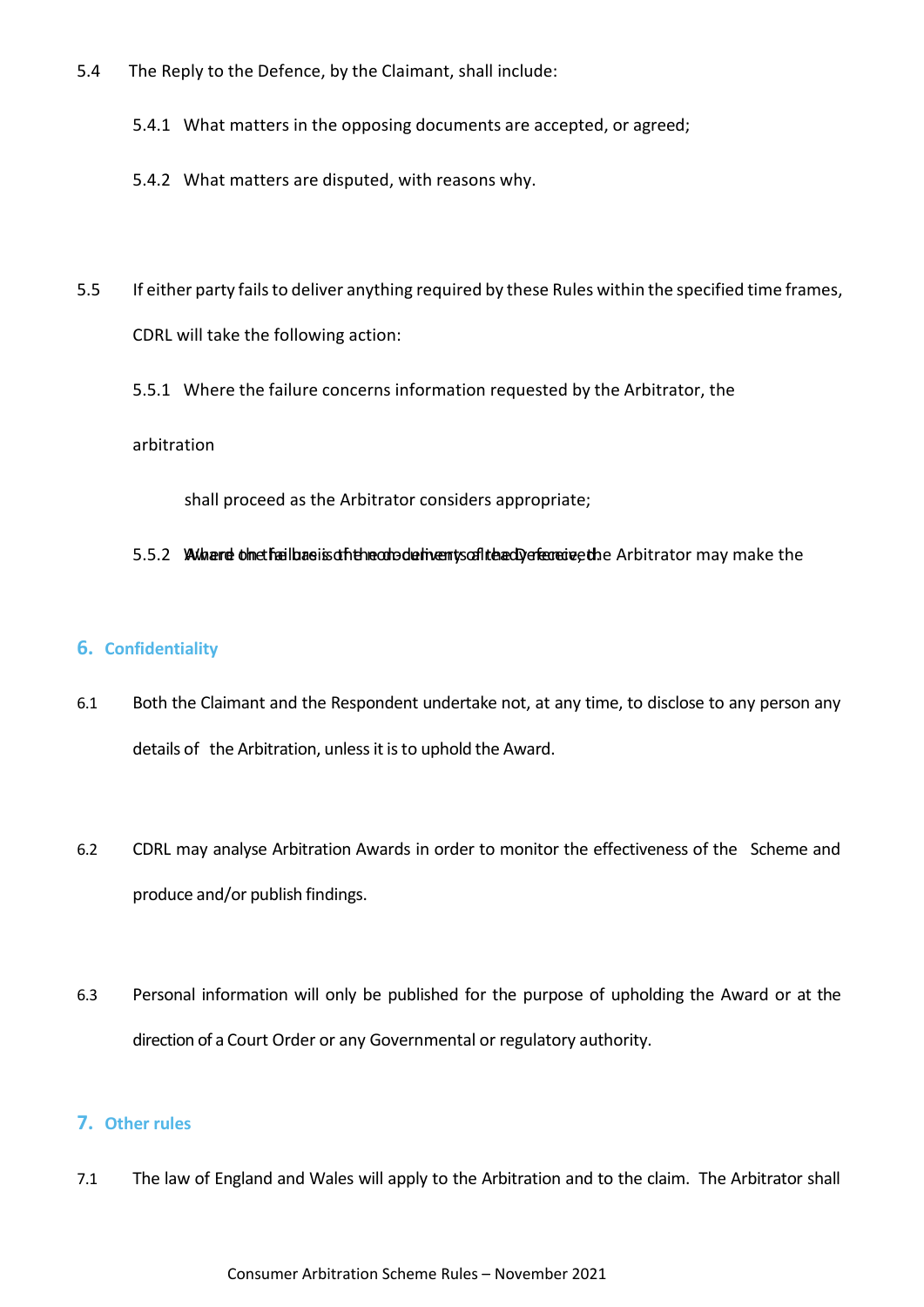determine the applicable law of the contract

- 7.2 CDRL will appoint a new Arbitrator if the Arbitrator originally appointed is unable to deal with the dispute. CDRL will inform the parties if such an appointment is made.
- 7.3 With the exception of amending the Award following any minor error/omission, which they have power to correct by law, neither CDRL nor the Arbitrator will enter into correspondence or dialogue relating to the Award.
- 7.4 In the event that the Arbitrator has made a minor error/omission which they have power to correct by law, the minor error/omission will be corrected. This can be done at the Arbitrator's own initiative, or upon the request of either party, providing the request is made within 14 days of the Award being sent to the parties. The timescale of 21 days to comply with the Award at Rule 3.4 above will run from the date that the amended Award is sent to the parties.
- 7.5 The Arbitrator shall not be liable to any party for any act or omission in connection with any Arbitration conducted under these Rules, save for any wrongdoing on their own part arising from bad faith. CDRL separately can only be held liable for acts of bad faith.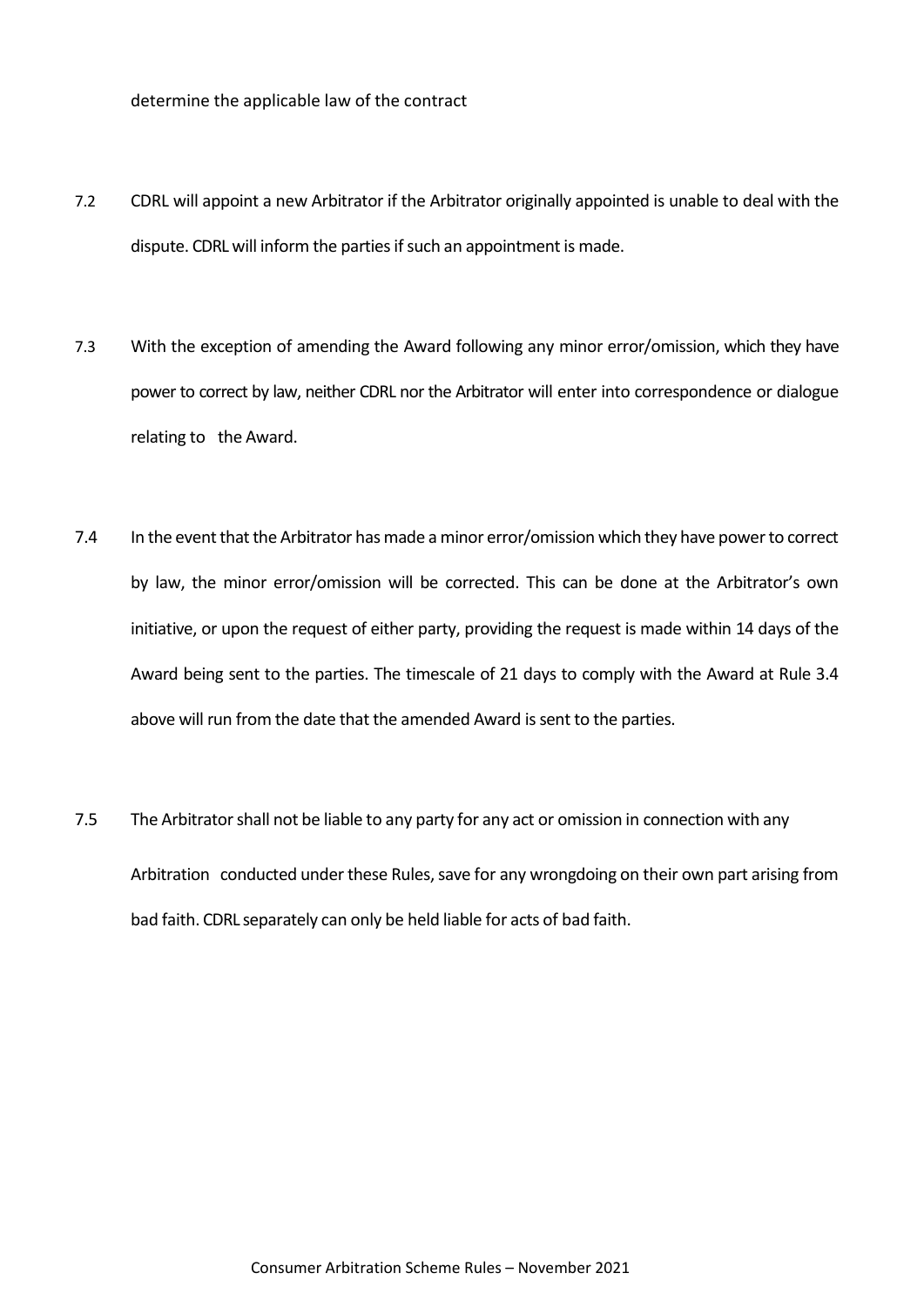### **Frequently asked questions**

#### *What is arbitration?*

Arbitration is a form of alternative dispute resolution ("**ADR"**) and is a cost effective, speedier and a less formal alternative to resolving your dispute through the courts. It is conducted privately based upon written documentation and evidence.

## *Whatis an arbitrator?*

An arbitrator is a neutral person who makes a legal and binding decision (**"Award"**) after considering the evidence that both the Claimant and Respondent submits. The role of an arbitrator is similar to that of a judge and the award will be conducted fairly and neutrally. Arbitration is a legal process and the Arbitrator must make their decision based on the law.

#### *What is an Award?*

The Award is the document with the decision that the Arbitrator produces once they have considered all the evidence. *You and the Respondent are legally bound by the Arbitrator's decision, which is enforceable in the courts, subject to any provisions in the rules. It contains legally binding orders for the parties and details of the case and the Arbitrator's explanation as to why they decided the case as they did.*

The Arbitrator decides the case purely on the arguments and evidence presented by the parties. The parties must prove their case on the balance of probability to the satisfaction of the Arbitrator.